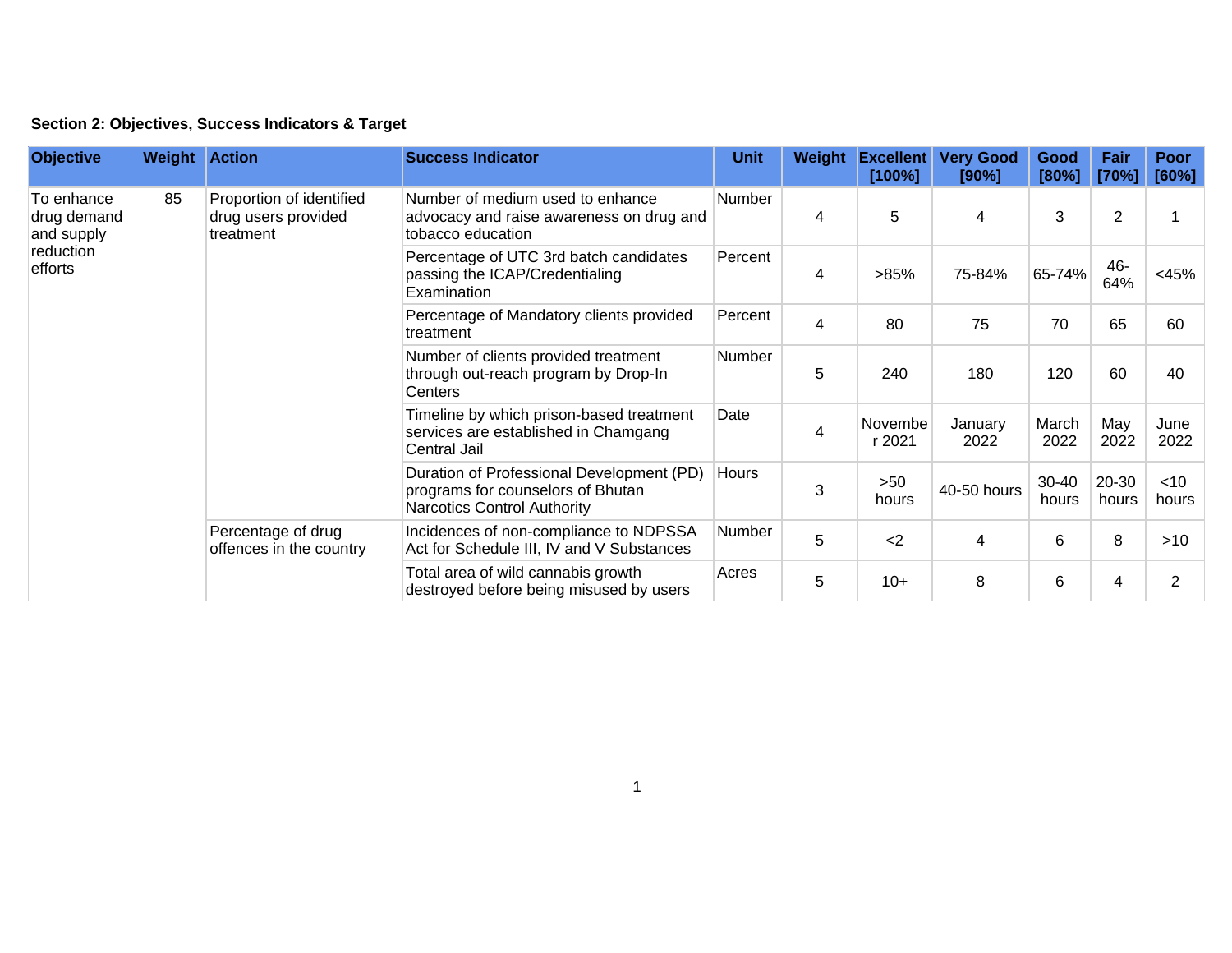| To enhance<br>drug demand<br>and supply<br>reduction<br>efforts | 85 | Percentage of drug<br>offences in the country            | Ensure submission of estimates and<br>consumption reports for Controlled<br>Substances under Schedule III, IV and V of<br><b>NDPSSA Act</b> | Date    | 3  | <b>Before</b><br>the<br>deadline<br>communi<br>cated by<br><b>BNCA</b> |            | $\overline{\phantom{a}}$ | After<br>the<br>deadli<br>ne<br>comm<br>ed by<br><b>BNCA</b> | After<br>the<br>deadlin<br>e<br>commu<br>unicat nicated<br>by<br><b>INCB</b> |
|-----------------------------------------------------------------|----|----------------------------------------------------------|---------------------------------------------------------------------------------------------------------------------------------------------|---------|----|------------------------------------------------------------------------|------------|--------------------------|--------------------------------------------------------------|------------------------------------------------------------------------------|
|                                                                 |    |                                                          | Incidences of drug abuse cases from<br>workplace and mandatory drug screening<br>programs                                                   | Number  | 3  | < 5                                                                    | 10         | 20                       | 30                                                           | >40                                                                          |
|                                                                 |    |                                                          | Proportion of laboratory services delivered<br>as per the Service Delivery Standard                                                         | Percent | 2  | >95%                                                                   | 90         | 85                       | 80                                                           | < 75                                                                         |
|                                                                 |    |                                                          | Timeline by which samples of<br>known/unknown substances are tested and<br>results communicated to law enforcement<br>agencies or court     | Date    | 3  | Within<br>the TAT<br>specified<br>in SOP                               |            |                          |                                                              | Beyond<br><b>TAT</b><br>specifie<br>d in<br><b>SOP</b>                       |
|                                                                 |    | Percentage of tobacco<br>users among youth and<br>adults | Number of Dzongkhags in which Tobacco<br><b>Cessation Service/ Nicotine Replacement</b><br>Therapy is introduced                            | Number  | 10 | 10                                                                     | 8          | 6                        | 4                                                            | $\overline{2}$                                                               |
|                                                                 |    |                                                          | Incidences of Smoking in Public Places or<br>Non-Smoking Areas                                                                              | Number  | 15 | <40                                                                    | 60         | 80                       | 100                                                          | >100                                                                         |
|                                                                 |    |                                                          | Incidences of non-compliance to duties of<br>person in-charge of entertainment centers                                                      | Number  | 5  | < 10                                                                   | 20         | 30                       | 40                                                           | 50                                                                           |
|                                                                 |    |                                                          | Timeline by which draft School-based<br>Substance Use Prevention Framework is<br>piloted                                                    | Date    | 4  | March<br>2022                                                          | April 2022 | May<br>2022              | June<br>2022                                                 | Beyond<br>June<br>2022                                                       |
|                                                                 |    |                                                          | Percentage of clients compliance to<br>Nicotine Replacement Therapy regimen                                                                 | Percent | 3  | < 50%                                                                  | 50%        | 40%                      | 30%                                                          | $<$ 20%                                                                      |